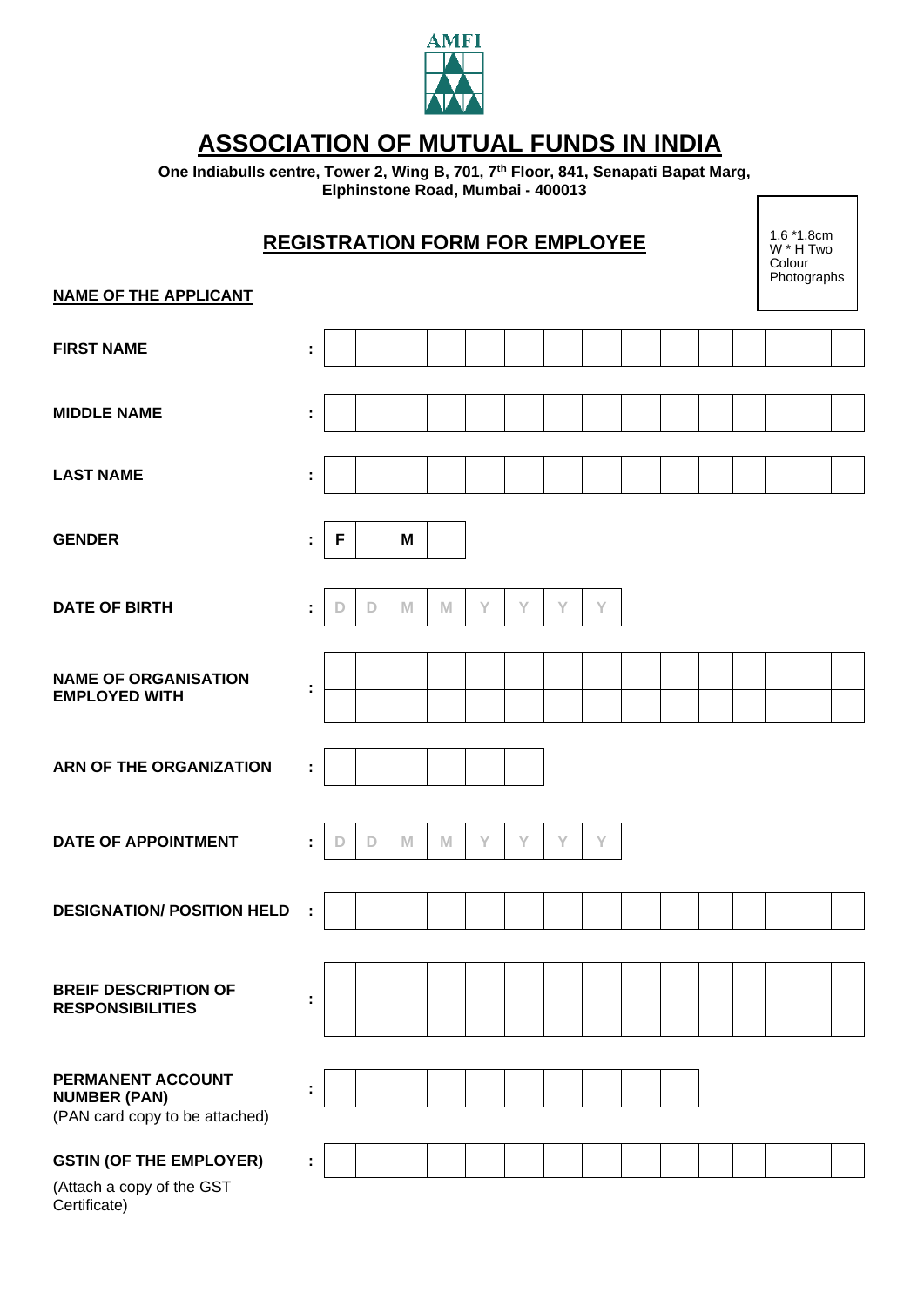## **TEST/ CPE DETAILS (NISM-Series-V-A: Mutual Fund Distributors Certification Examination / NISM Series-V-A: Mutual Fund Distributors Continuing Professional Education**

| <b>NISM PASSING/ CPE</b><br><b>CERTIFICATE NUMBER</b> | ÷                    |   |             |   |   |   |   |   |             |  |  |  |  |
|-------------------------------------------------------|----------------------|---|-------------|---|---|---|---|---|-------------|--|--|--|--|
| DATE OF PASSING TEST/<br><b>ATTENDING CPE</b>         | ÷                    | D | $\mathbb D$ | M | M | Y | Y | Y | $\mathsf Y$ |  |  |  |  |
| <b>ADDRESS DETAILS</b>                                |                      |   |             |   |   |   |   |   |             |  |  |  |  |
| <b>OFFICE ADDRESS</b>                                 | ÷                    |   |             |   |   |   |   |   |             |  |  |  |  |
| <b>CITY</b>                                           | ÷                    |   |             |   |   |   |   |   |             |  |  |  |  |
| <b>PIN CODE</b>                                       | ÷                    |   |             |   |   |   |   |   |             |  |  |  |  |
| <b>STATE</b>                                          | ÷                    |   |             |   |   |   |   |   |             |  |  |  |  |
| <b>COUNTRY</b>                                        | ÷                    |   |             |   |   |   |   |   |             |  |  |  |  |
| TELEPHONE NUMBER OFF.                                 | $\ddot{\phantom{a}}$ |   |             |   |   |   |   |   |             |  |  |  |  |
| <b>FAX</b>                                            | ÷                    |   |             |   |   |   |   |   |             |  |  |  |  |
| <b>RESIDENTIAL ADDRESS</b>                            | ÷                    |   |             |   |   |   |   |   |             |  |  |  |  |
| <b>CITY</b>                                           | ÷                    |   |             |   |   |   |   |   |             |  |  |  |  |
| <b>PIN CODE</b>                                       | ÷                    |   |             |   |   |   |   |   |             |  |  |  |  |
| <b>STATE</b>                                          | ÷                    |   |             |   |   |   |   |   |             |  |  |  |  |
| <b>COUNTRY</b>                                        | ÷,                   |   |             |   |   |   |   |   |             |  |  |  |  |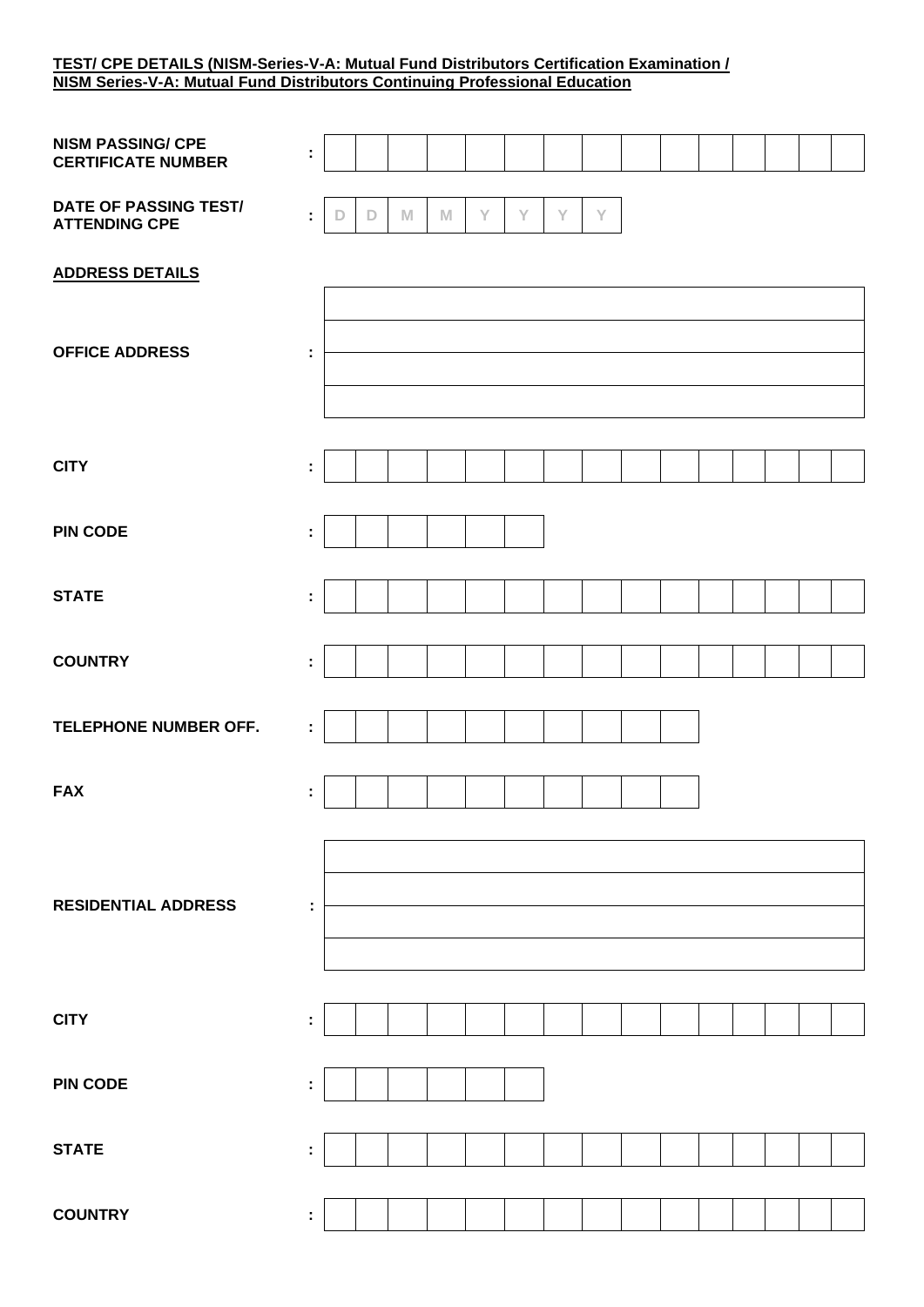| TELEPHONE NUMBER RES.                                     | ÷  |   |   |                      |   |   |   |   |   |  |  |  |  |
|-----------------------------------------------------------|----|---|---|----------------------|---|---|---|---|---|--|--|--|--|
|                                                           |    |   |   |                      |   |   |   |   |   |  |  |  |  |
| <b>MOBILE NUMBER</b>                                      |    |   |   | $\ddot{\phantom{a}}$ |   |   |   |   |   |  |  |  |  |
| <b>E-MAIL ID</b>                                          |    |   |   |                      |   |   |   |   |   |  |  |  |  |
|                                                           |    |   |   |                      |   |   |   |   |   |  |  |  |  |
| <b>QUALIFICATIONS</b>                                     |    |   |   |                      |   |   |   |   |   |  |  |  |  |
| <b>COURSE</b>                                             | ÷  |   |   |                      |   |   |   |   |   |  |  |  |  |
| UNIVERSITY/INSTITUTE                                      | t  |   |   |                      |   |   |   |   |   |  |  |  |  |
|                                                           |    |   |   |                      |   |   |   |   |   |  |  |  |  |
| <b>YEAR OF PASSING</b>                                    | ÷  | Y | Υ | Y                    | Y |   |   |   |   |  |  |  |  |
|                                                           |    |   |   |                      |   |   |   |   |   |  |  |  |  |
| <b>PAYMENT DETAILS</b>                                    |    |   |   |                      |   |   |   |   |   |  |  |  |  |
| <b>DEMAND DRAFT NUMBER</b>                                | ÷. |   |   |                      |   |   |   |   |   |  |  |  |  |
| <b>DEMAND DRAFT DATE</b>                                  | ÷  | D | D | M                    | M | Y | Y | Y | Y |  |  |  |  |
|                                                           |    |   |   |                      |   |   |   |   |   |  |  |  |  |
| <b>AMOUNT</b>                                             | ÷  |   |   |                      |   |   |   |   |   |  |  |  |  |
| <b>DRAWN ON (Name of the Bank</b><br>and Branch)          | ÷  |   |   |                      |   |   |   |   |   |  |  |  |  |
|                                                           |    |   |   |                      |   |   |   |   |   |  |  |  |  |
| <b>SIGNATURE OF THE</b><br><b>APPLICANT</b>               | ÷  |   |   |                      |   |   |   |   |   |  |  |  |  |
|                                                           |    |   |   |                      |   |   |   |   |   |  |  |  |  |
| <b>PLACE</b>                                              | ÷  |   |   |                      |   |   |   |   |   |  |  |  |  |
| <b>DATE</b>                                               | ÷  | D | D | M                    | M | Y | Y | Y | Y |  |  |  |  |
|                                                           |    |   |   |                      |   |   |   |   |   |  |  |  |  |
| <b>ATTESTED BY AUTHORIZED SIGNATORY</b>                   |    |   |   |                      |   |   |   |   |   |  |  |  |  |
| <b>NAME OF AUTHORISED</b><br><b>SIGNATORY</b>             | ÷  |   |   |                      |   |   |   |   |   |  |  |  |  |
| <b>DESIGNATION</b>                                        |    |   |   |                      |   |   |   |   |   |  |  |  |  |
|                                                           |    |   |   |                      |   |   |   |   |   |  |  |  |  |
| SIGNATURE OF THE AUTHORISED SIGNATORY WITH COMPANY STAMP: |    |   |   |                      |   |   |   |   |   |  |  |  |  |
|                                                           |    |   |   |                      |   |   |   |   |   |  |  |  |  |